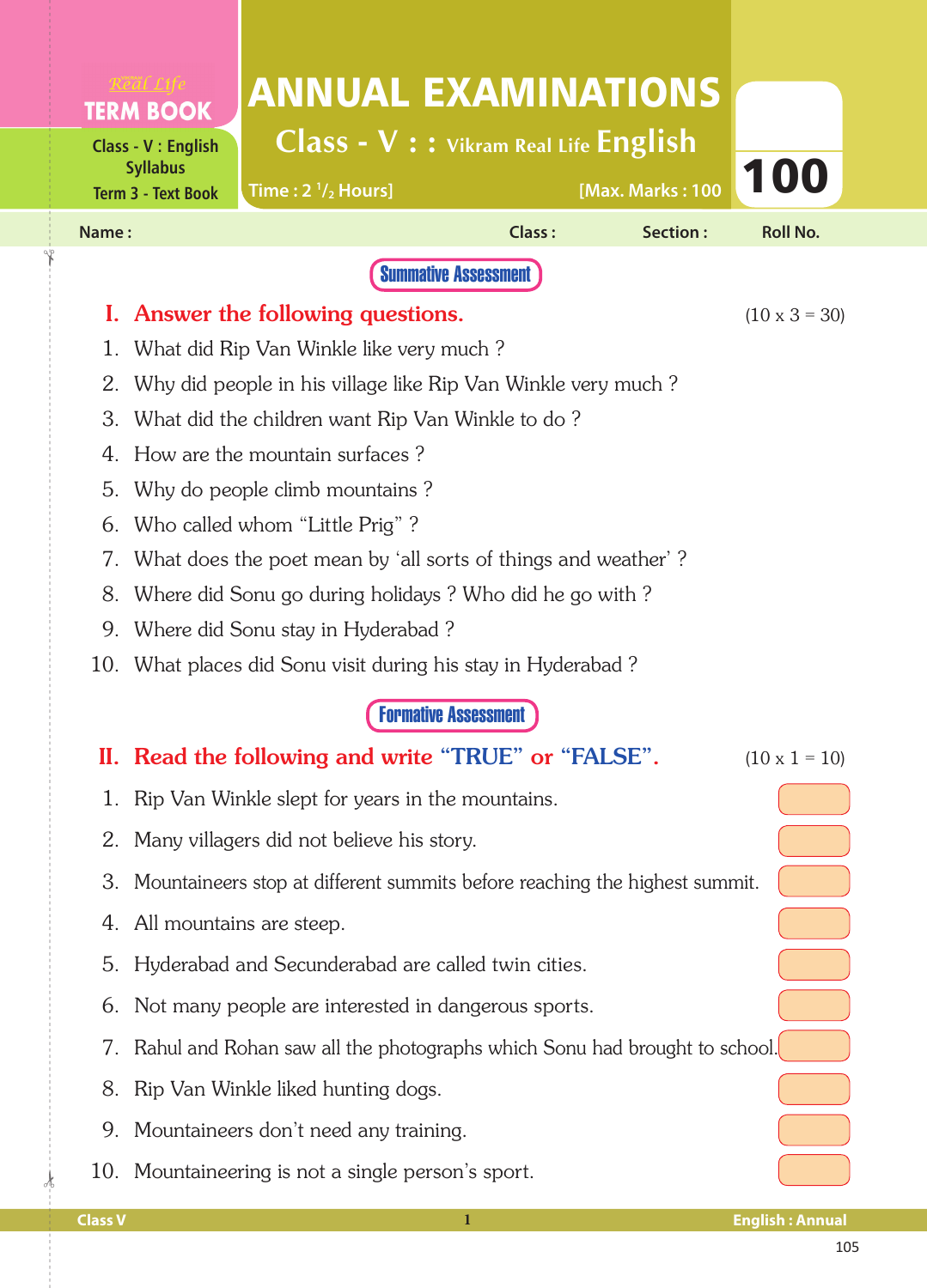|                      |                                                     |                                              |                                                   |          |               | III. The words given below are not spelt correctly. Correct them. $(5 \times 1 = 5)$ |
|----------------------|-----------------------------------------------------|----------------------------------------------|---------------------------------------------------|----------|---------------|--------------------------------------------------------------------------------------|
|                      | 1. advanture                                        |                                              |                                                   |          |               |                                                                                      |
|                      | 2. serios                                           |                                              |                                                   |          |               |                                                                                      |
|                      | 3. burrowes                                         |                                              |                                                   |          |               |                                                                                      |
|                      | 4. pationce                                         |                                              | <u> 1989 - Johann Barnett, fransk politiker (</u> |          |               |                                                                                      |
|                      | 5. wheather                                         |                                              | the company of the company of the                 |          |               |                                                                                      |
|                      |                                                     |                                              | IV. Write the meaning of the following words.     |          |               | $(10 \times 1 = 10)$                                                                 |
|                      | 1. heart                                            | $=$                                          |                                                   |          |               |                                                                                      |
|                      | 2. talent                                           | $=$                                          | <u> 1990 - Johann Barbara, martxa</u>             |          |               |                                                                                      |
|                      | 3. burrows                                          | $=$                                          |                                                   |          |               |                                                                                      |
|                      | 4. stamina                                          | $=$                                          |                                                   |          |               |                                                                                      |
|                      | 5. exclaim                                          | $=$                                          | <u> 1990 - Johann Barbara, martxa a</u>           |          |               |                                                                                      |
|                      | 6. trekking                                         | $=$                                          |                                                   |          |               |                                                                                      |
|                      | 7. search                                           | $=$                                          |                                                   |          |               |                                                                                      |
|                      | 8. pretty                                           | $=$                                          |                                                   |          |               |                                                                                      |
|                      | 9. twin                                             | $\displaystyle \qquad \qquad =\qquad \qquad$ |                                                   |          |               |                                                                                      |
|                      | $10.$ prig                                          | $=$                                          |                                                   |          |               |                                                                                      |
| V.                   | Match the following.                                |                                              |                                                   |          |               | $(5 \times 1 = 5)$                                                                   |
| $\mathbf{1}_{\cdot}$ | A mountainer needs a lot of<br>strength and stamina |                                              |                                                   | $\left($ | $\mathcal{E}$ | a) to help the patients                                                              |
|                      | 2. A teacher needs to be knowledge                  |                                              |                                                   |          | $\mathcal{E}$ | b) to win the game                                                                   |
|                      | 3. An army man needs to be courageous (             |                                              |                                                   |          |               | c) to climb                                                                          |
|                      | 4. A chess player needs to be intelligent           |                                              |                                                   |          |               | d) to teach the students                                                             |
|                      | 5. A doctor has to be kind and helpful              |                                              |                                                   |          |               | e) to fight with the enemy                                                           |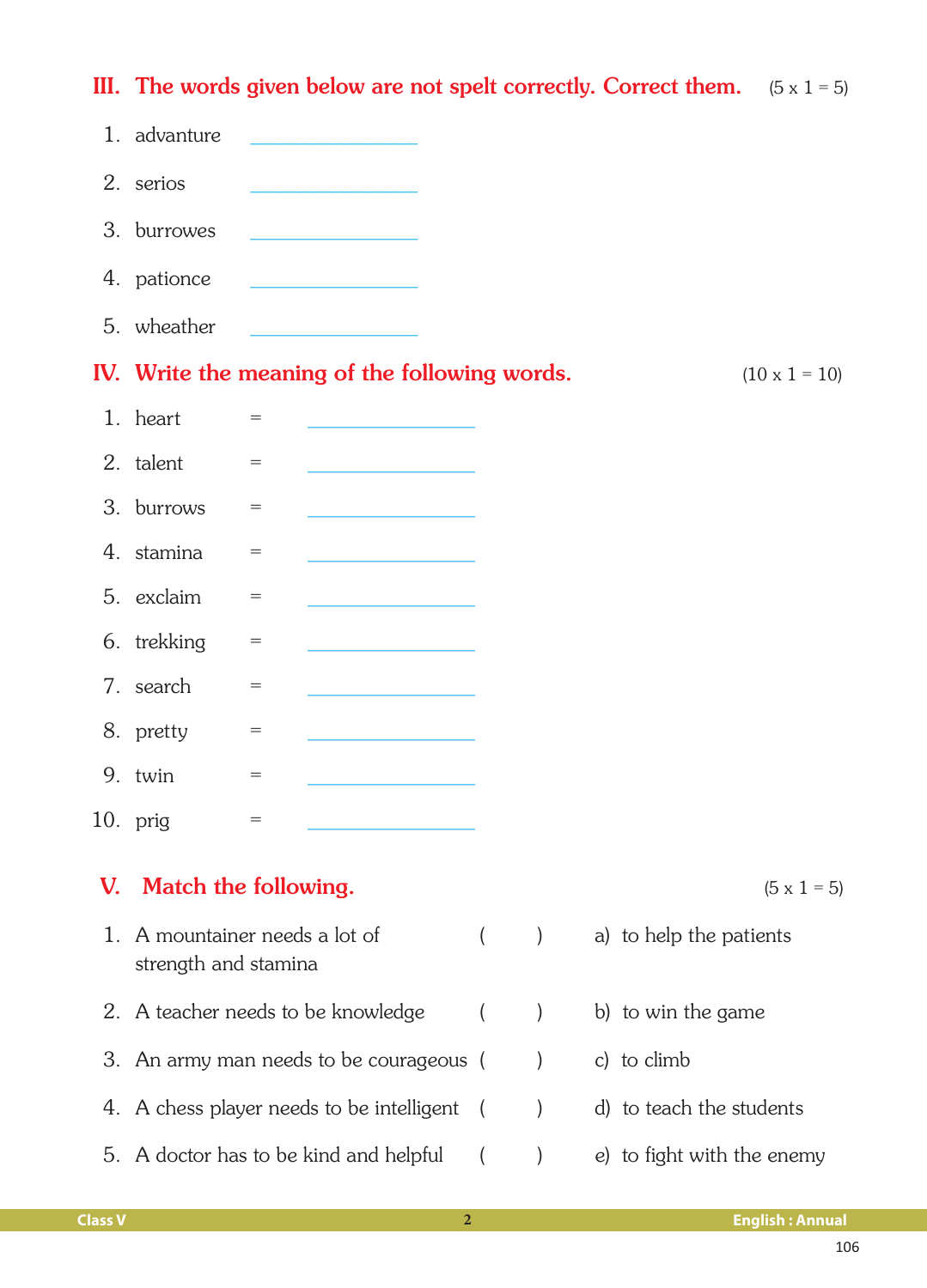|  | VI. Rewrite the sentences given below.<br>$(5 \times 2 = 10)$                        |     |     |                                   |  |  |  |
|--|--------------------------------------------------------------------------------------|-----|-----|-----------------------------------|--|--|--|
|  | 1. They are not so rich as we.                                                       |     |     |                                   |  |  |  |
|  | 2. Our house is not so big as your house.                                            |     |     |                                   |  |  |  |
|  | 3. Hyderabad is not so cool as Ooty.                                                 |     |     |                                   |  |  |  |
|  | 4. Maruti is not so costly as Santro.                                                |     |     |                                   |  |  |  |
|  | 5. The tea is not hot as the coffee.                                                 |     |     |                                   |  |  |  |
|  | VII. Make FIVE meaningful sentences from the following table.<br>$(5 \times 2 = 10)$ |     |     |                                   |  |  |  |
|  | It is difficult                                                                      |     | me  | to reach the top of the mountain. |  |  |  |
|  |                                                                                      |     | him |                                   |  |  |  |
|  |                                                                                      | for | her | to pass the final exam.           |  |  |  |

It is easy  $\begin{vmatrix} 1 & 1 & 1 \end{vmatrix}$  them to solve this problem.

 $\frac{1}{2}$ 

 $\dot{\gamma}$ 

to score 50 runs in the match.

to cover my books.